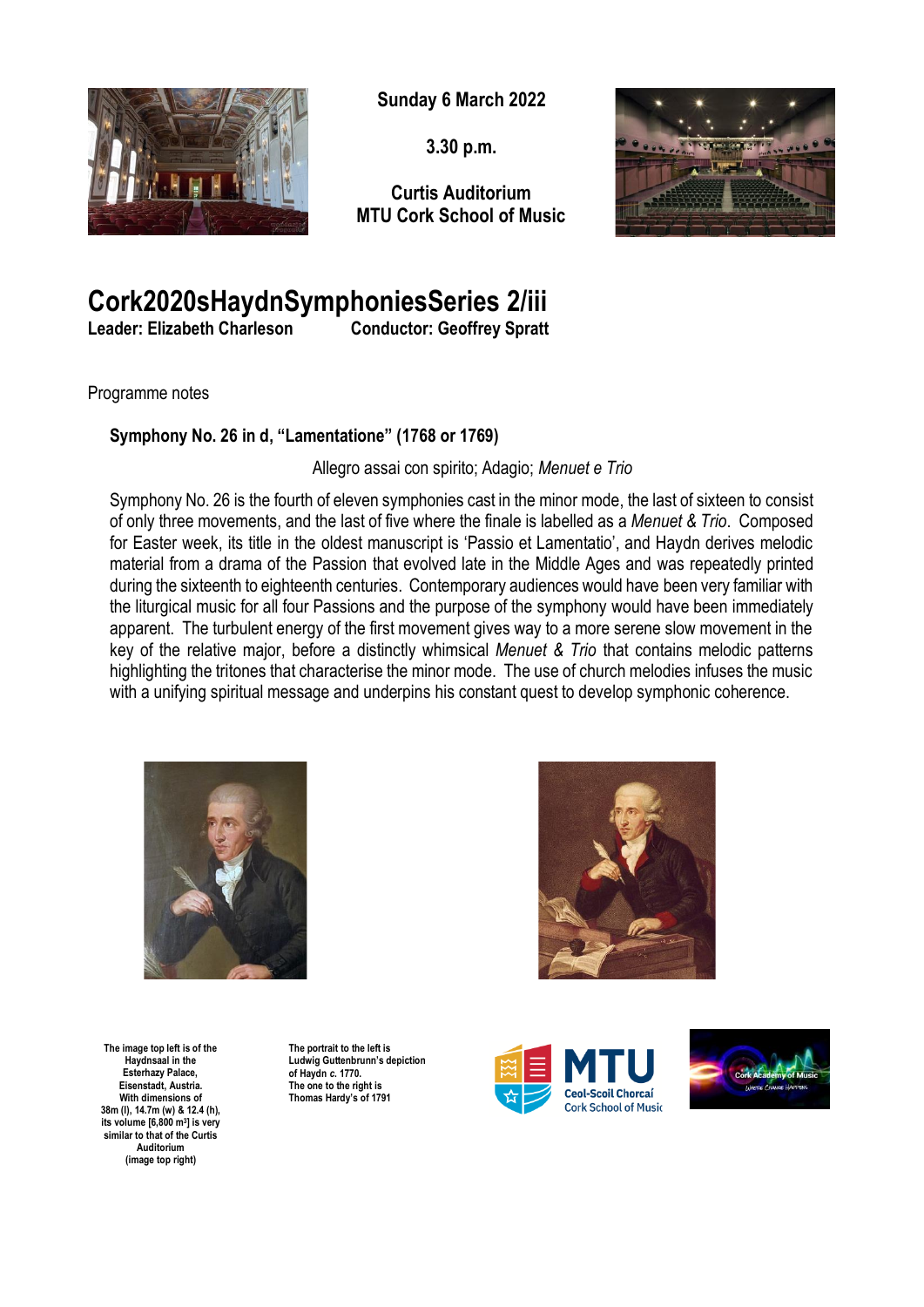#### **Symphony No. 79 in F [\(1784\)](https://en.wikipedia.org/wiki/1784_in_music)**

[Allegro](https://en.wikipedia.org/wiki/Tempo#Italian_tempo_markings) con spirito; Adagio cantabile - un poco [allegro;](https://en.wikipedia.org/wiki/Tempo#Italian_tempo_markings) *[Menuetto](https://en.wikipedia.org/wiki/Minuet) & Trio*: [Allegretto;](https://en.wikipedia.org/wiki/Tempo#Italian_tempo_markings) *Finale*: [Vivace](https://en.wikipedia.org/wiki/Tempo#Italian_tempo_markings)

The three symphonies that we have already performed consecutively (Nos 76-78, "English", 1782), began a new trend: they were, (a) as far as we know, the first works written as a series and (b) composed for a foreign performance – even though Haydn's proposed first visit to London fell through. The next set of three symphonies (all the rest of Haydn's symphonic *oeuvre* (except possibly Nos 88 and 89) was composed in groups) proved to be as popular as Nos 76-78. The "English" set had appeared, almost simultaneously, in Vienna (Torricella), Paris (Boyer), London (Forster) and Berlin-Amsterdam (Hummel). Nos. 79-81 came out together in Vienna (Artaria), Berlin-Amsterdam (Hummel), while No. 79 was published in London by Bland, and Le Duc of Paris were the agents for the Artaria Edition. Haydn was now an international best-seller.

Each of the 1783-84 set (Nos. 79-81 - written specifically for a Lenten concert performed in Vienna in March 1785) has many details to delight the listener. One of the challenges Haydn now solved to his satisfaction was the character of the finale. The basic difficulty was to create a movement which was musically stimulating and yet sounded like a conclusion and not another first movement. Haydn came more and more to the rondo and a quick metre, but to make it interesting he soon injected elements of the sonata, creating the sonata rondo form which was to be such a brilliant success in the succeeding "Paris" and "London" symphonies. These finales soon came to be the typical products of Haydn's wit. Robbins Landon describes No. 79 as a 'cool work … [with] touches of beauty in every movement', and makes specific note of how the Rococo exquisiteness, purity and beauty of the slow movement – with an extreme sophistication of orchestration (especially the wind parts) – gives way to a kind of *Kehraus* ("go-home" music of an Austrian dance series) as if Haydn were bringing us back to the *Puszta* (a Hungarian gypsy dance). And the first episode in the Rondo finale also has a strong gypsy flavour. Only six of his symphonies are in F major: Nos. 17, 40 and 58 are all early enough examples (No. 17 has only three movements, the Finale of No. 40 is a baroque-inspired Fugue, and the *Menuet alla zoppa* ["limping"] of No. 58 is distinctive), but it is No. 67 that prepares the ground for the distinctive beauty and maturity of this symphony while No. 89 is the apotheosis of what this tonality inspired.

### **The orchestra**

| 1 <sup>st</sup> Violins<br>Elizabeth Charleson<br>Ríchéal Ní Ríordáin<br>Harry O'Connor<br>Aisling McCarthy<br>Leonie Curtin<br><b>Michael Cummins</b> | 2 <sup>nd</sup> Violins<br>Eithne Willis<br>Aoileann Ní Dhúill<br>Áine O'Halloran<br>Sarah Murphy<br>Áine Ní Shé | Violas<br>Constantin Zanidache Hugh McCarthy<br>Elaine Kenny<br>Ciara Scully | <b>Cellos</b><br>Sharon Nye<br>Orlaith Ní Challanáin<br>Gerda Marwood | <b>Double Bass</b><br>Stéphane Petiet |
|--------------------------------------------------------------------------------------------------------------------------------------------------------|------------------------------------------------------------------------------------------------------------------|------------------------------------------------------------------------------|-----------------------------------------------------------------------|---------------------------------------|
| <b>Flute</b><br>Maria Mulcahy                                                                                                                          | <b>Oboes</b><br>Coral O'Sullivan<br><b>Catherine Kelly</b>                                                       | <b>Bassoons</b><br><b>Brian Prendergast</b><br><b>Michael Sexton</b>         | <b>Horns</b><br>Shane O'Sullivan<br><b>Stephen Crowley</b>            | Continuo<br>James Taylor              |

**For all the dates and programme for the remainder of the cycle, and to use the contact form to reserve your seat, please visit** 

**[www.cork2020shaydnsymphoniesseries.ie](http://www.cork2020shaydnsymphoniesseries.ie/) or email cork2020shaydnsymphoniesseries@gmail.com**

## **September 2022: Nos: 57 & 80; October 2022: Nos. 66 & 81**

Whilst we hope dates and programmes will not change, minor revisions might occur if either practicalities or contemporary scholarship dictate.

Posters: Paul Veale Programme editor: Niamh Murray **Front-of-house team: Margaret Crowley, Ali Cullinane, Margaret Murphy & Liz Spratt**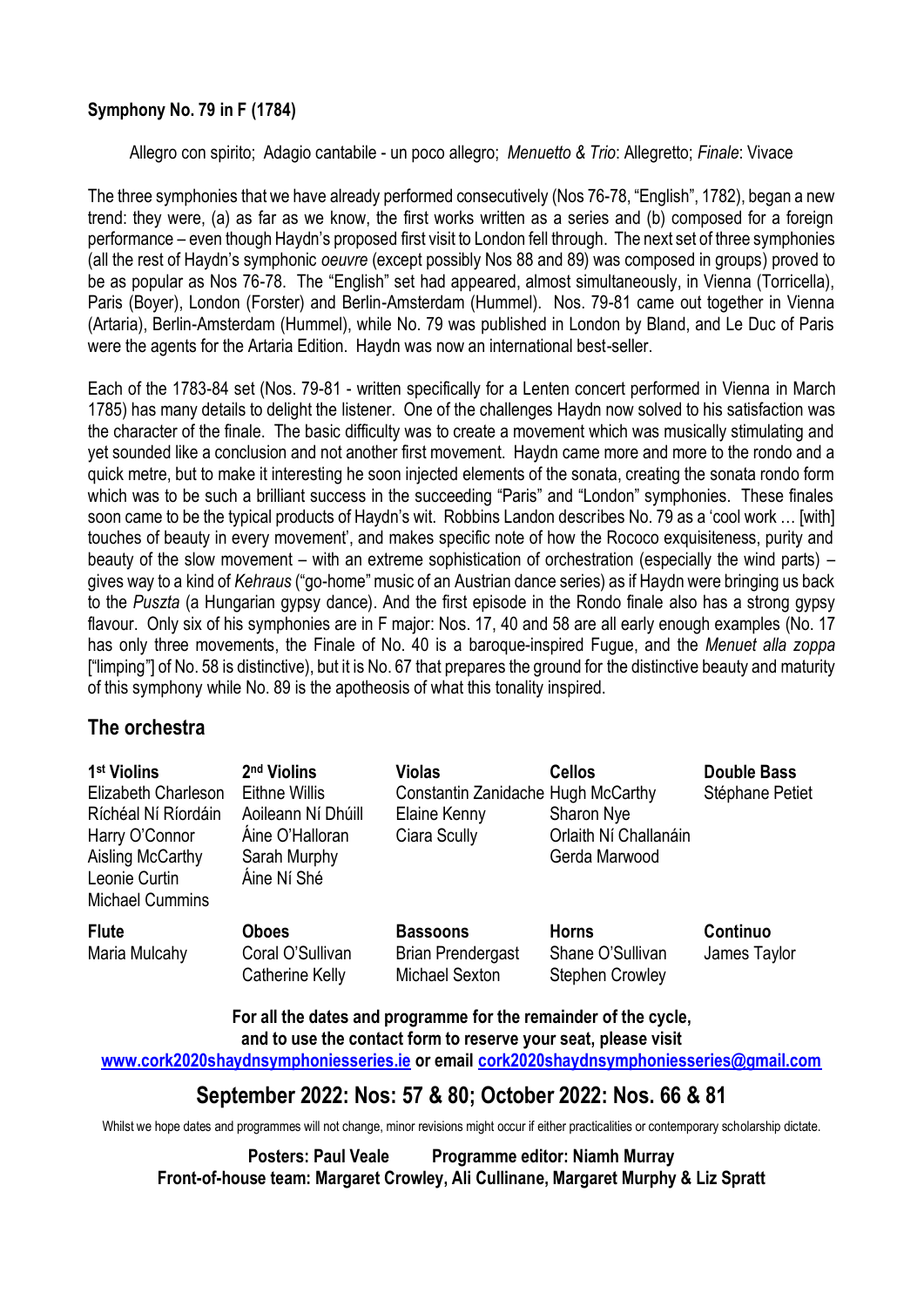## **THE CORK 2020S HAYDN SYMPHONIES SERIES & ORDER OF COMPOSITION**

The pre-eminent Haydn scholar, H. C. Robbins Landon, devoted decades of research to finding evidence of when Haydn composed each of his 106 symphonies (see his *Haydn: Chronicle and Works* in five volumes, published by Thames and Hudson, London). The numbering of the first seventy-five symphonies does not meaningfully reflect the order of composition. Sometimes the discrepancy is significant (72 in particular – but also 32, 33 and 37) in terms of Haydn's move from the employ of Count Morzin to that of the Esterházy family, and although there are occasional (seven) consecutives of two, three or even four, there is little consistency. Robbins Landon's order of composition is:

1, 37, 18-19, 2, B, 16-17, 15, 4, 10, 32, 5, 11, 33, 27, A, 3, 20 [19] 6-9, 25, 14, 36, 12-13, 40, 72, 21-24, 30, 29, 31, 28, 34 [20] 39, 35, 59, 38, 49, 58, 26, 41 [8] 48, 44, 52, 43, 42, 51, 45-47, 65, 63\*, 50, 64, 54-57, 60, 68, 66, 69, 67 [22] 61, 53, 63\*, 70, 75, 71, 62, 74, 73 [8/9]

The first tranche (nineteen symphonies) were all composed for Count Morzin (Vienna and Lukavec) between 1758 and 1760. The second tranche (twenty symphonies) were composed between May 1761, when he commenced employment with the Esterházy family (Vienna and Eisenstadt) and 1765 (with dated autographs existing for Nos. 6-9, 12-13, 21-24, and 28-31). The third tranche (eight) date from 1767 to late 1769-early 1770 (with a dated autograph existing for only No. 35), and the fourth tranche (22) were all completed by 1775-76 (with dated autographs existing for Nos. 42, 45-47, 50, and 54-57). The final tranche of symphonies (nine – or eight if you don't count the revision of No. 63\*), up to and including No. 74, were composed between 1776 and 1780-82 (and a dated autograph exists only for No. 61).

[\* The differences between the two versions of No. 63 are slight, but subtle in terms of the first movements –essentially expanded scoring for the wind instruments in the second version – and the second movements are identical. The third and fourth movements are entirely different, so our "solution" will be to perform 2i [i.e. version 2 movement i], 1ii, 1iii & 1iv, followed by 2iii & 2iv.]

From No. 76 onwards, we are very aware of "sets" composed for a specific purpose (76-78 ["English"], 79-81 [for London, but …], 82-87 ["Paris"], and 93-104 ["London"], but, even though their numbering still does not reflect the compositional order (as detailed below), significant anomalies do not exist.

**1782**: 76-78; **1784**: 79-81: **1785**: 87, 85, 83; **1786**: 84, 86, 82; **1787**: 88-89; **1788**: 90-91; **1789**: 92 **1791**: 96, 95, 93, 94; **1792**: 98, Sinfonia concertante, 97; **1793**: 99: **1794**: 100-102; **1795**: 103-104

When planning the Cork 2020s Haydn Symphonies Series, one of the first decisions I made was not to present them either numerically or chronologically, but rather in pairs (hearing two in an afternoon is fine, three would be too much), with an emphasis on the (hopefully) judicious balancing of tonalities and characters. I did wish, however, to unfold the twenty-nine "mature" symphonies (76-104) and the *Sinfonia concertante*) in compositional order and specifically to combine many of those with the earliest nineteen symphonies. We commenced this in February 2020 with No. 76 (paired with No. 30) and continued in March 2020 with No. 77 (presented with No. 49). There are also to be a few combinations of three. It was impossible to contemplate not performing Nos. 6- 8 (*Le matin*, *Le midi* & *Le soir*) as the set he wrote for Prince Paul-Anton Esterházy upon taking up his appointment at Eisenstadt (which we will do in February 2023); nevertheless, all the concerts (including the handful featuring three) are designed for a Sunday afternoon audience, without a formal interval, and lasting not more than an hour.